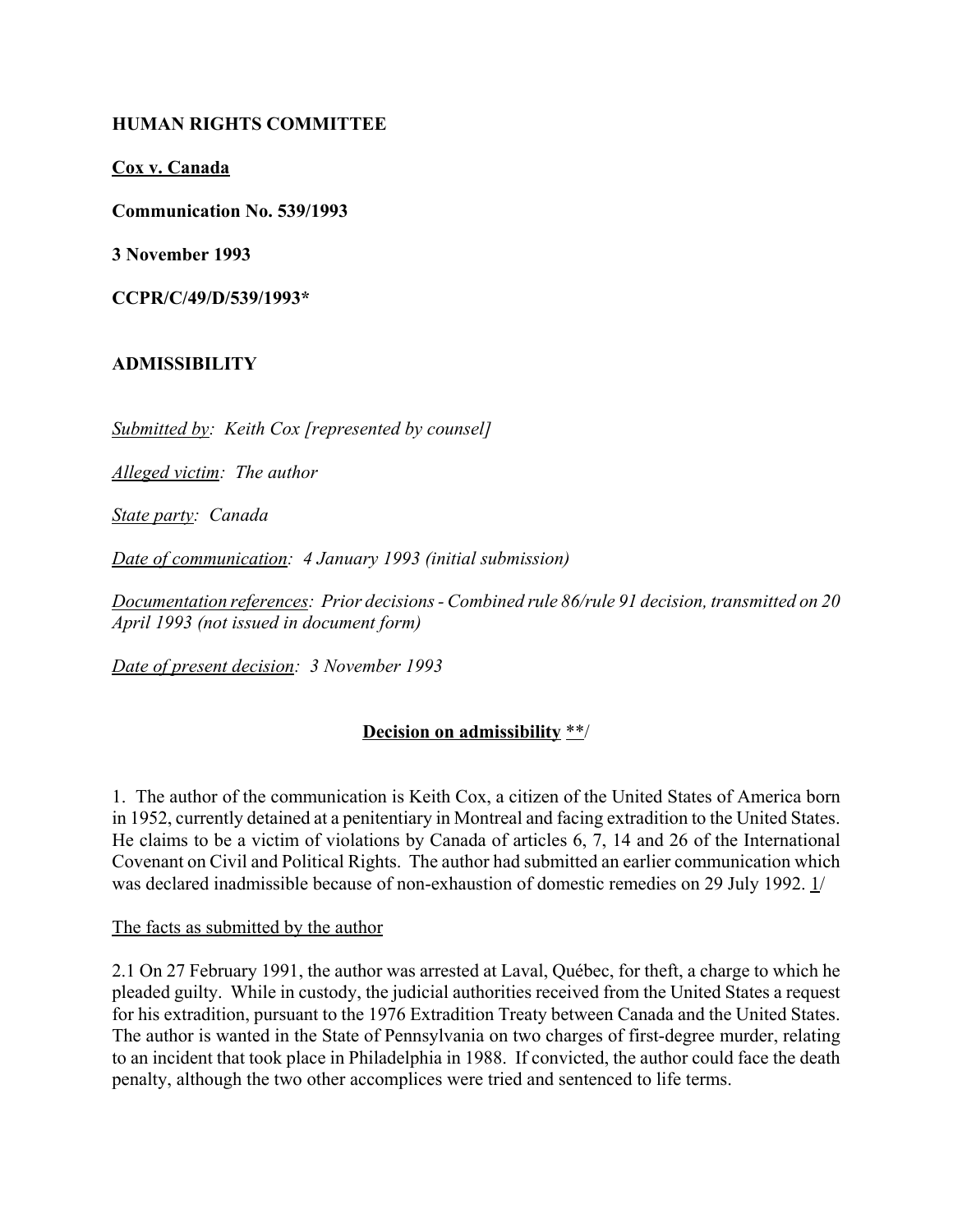2.2 Pursuant to the extradition request of the United States Government and in accordance with the Extradition Treaty, the Superior Court of Québec, on 26 July 1991, ordered the author's extradition to the United States of America. Article 6 of the Treaty provides:

ìWhen the offence for which extradition is requested is punishable by death under the laws of the requesting State and the laws of the requested State do not permit such punishment for that offence, extradition may be refused unless the requesting State provides such assurances as the requested State considers sufficient that the death penalty shall not be imposed or, if imposed, shall not be executed".

Canada abolished the death penalty in 1976, except in the case of certain military offences.

2.3 The power to seek assurances that the death penalty will not be imposed is conferred on the Minister of Justice pursuant to section 25 of the 1985 Extradition Act.

2.4 Concerning the course of proceedings against the author, it is states that a habeas corpus application was filed on his behalf on 13 September 1991; he was represented by a legal aid representative. The application was dismissed by the Superior Court of Québec. The author's representative appealed to the Court of Appeal of QuÈbec on 17 October 1991. On 25 May 1992, he abandoned his appeal, considering that, in the light of the Court's jurisprudence, it was bound to fail.

2.5 Counsel requests the Committee to adopt interim measures of protection because extradition of the author to the United States would deprive the Committee of its jurisdiction to consider the communication, and the author to properly pursue his communication.

## The complaint

3. The author claims that the order to extradite him violates articles 6, 14, and 26 of the Covenant; he alleges that the way death penalties are pronounced in the United States generally discriminates against black people. He further alleges a violation of article 7 of the Covenant, in that he, if extradited and sentenced to death, would be exposed to "the death row phenomenon", i.e. years of detention under harsh conditions, awaiting execution.

## Interim measures

4.1 On 12 January 1993 the Special Rapporteur on New Communications requested the State party, pursuant to rule 86 of the Committee's rules of procedure, to defer the author's extradition until the Committee had had an opportunity to consider the admissibility of the issues placed before it.

4.2 At its forty-seventh session the Committee decided to invite both the author and the State party to make further submissions on admissibility.

## The State party's observations

5.1 The State party, in its submission, dated 26 May 1993, submits that the communication should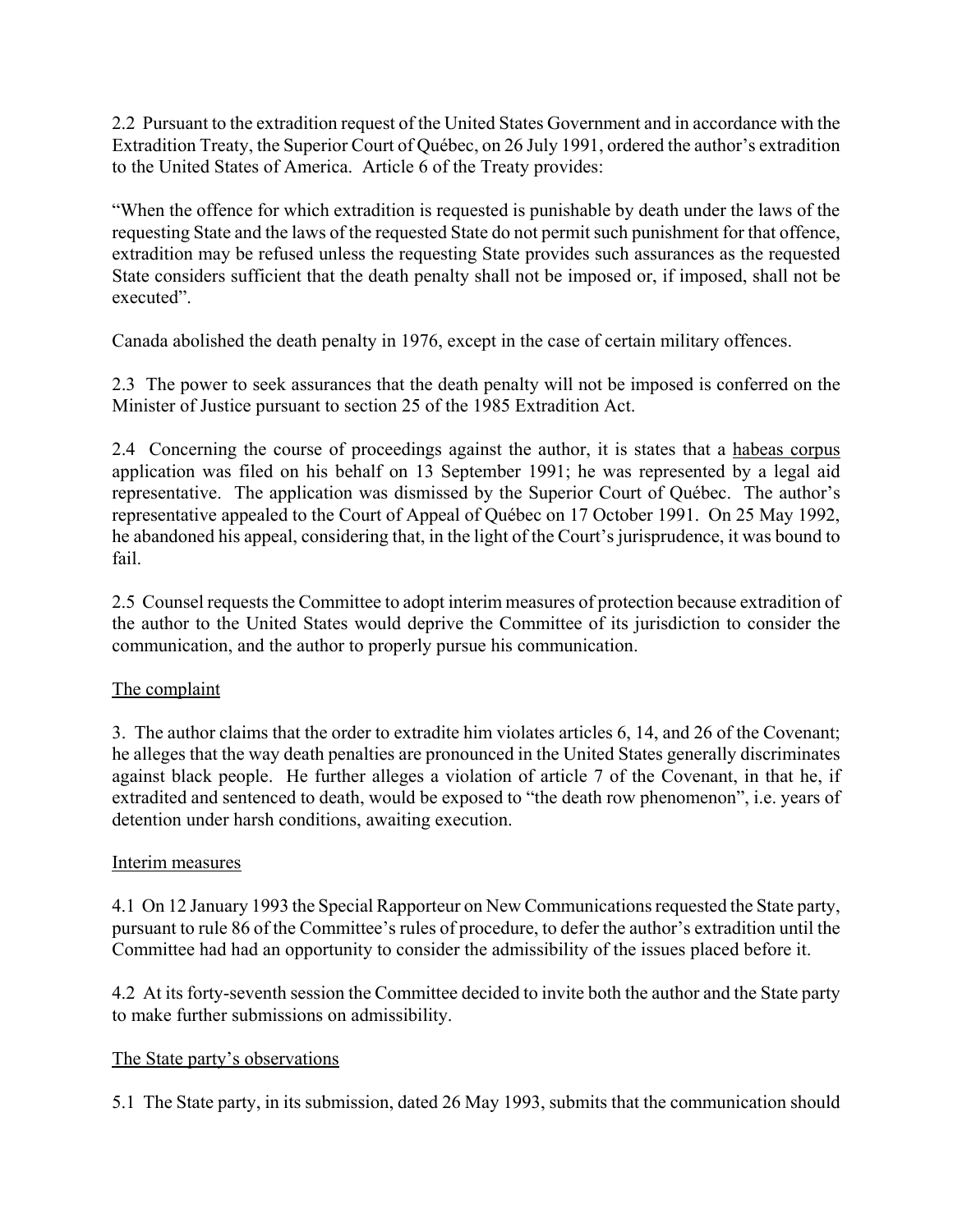be declared inadmissible on the grounds that extradition is beyond the scope of the Covenant, or alternatively that, even if in exceptional circumstances the Committee could examine questions relating to extradition, the present communication is not substantiated, for purposes of admissibility.

5.2 With regard to domestic remedies, the State party explains that extradition is a two step process under Canadian law. The first step involves a hearing at which a judge examines whether a factual and legal basis for extradition exists. The judge considers inter alia the proper authentication of materials provided by the requesting State, admissibility and sufficiency of evidence, questions of identity and whether the conduct for which the extradition is sought constitutes a crime in Canada for which extradition can be granted. In the case of fugitives wanted for trial, the judge must be satisfied that the evidence is sufficient to warrant putting the fugitive on trial. The person sought for extradition may submit evidence at the judicial hearing, after which the judge decides whether the fugitive should be committed to await surrender to the requesting State.

5.3 Judicial review of a warrant of committal to await surrender can be sought by means of an application for a writ of habeas corpus in a provincial court. A decision of the judge on the habeas corpus application can be appealed to the provincial court of appeal and then , with leave, to the Supreme Court of Canada.

5.4 The second step of the extradition process begins following the exhaustion of the appeals in the judicial phase. The Minister of Justice is charged with the responsibility of deciding whether to surrender the person sought for extradition. The fugitive may make written submissions to the Minister, and counsel for the fugitive may appear before the Minister to present oral argument. In coming to a decision on surrender, the Minister considers the case record from the judicial phase, together with any written and oral submissions from the fugitive, the relevant treaty terms which pertain to the case to be decided and the law on extradition. While the Minister's decision is discretionary, the discretion is circumscribed by law. The decision is based upon a consideration of many factors, including Canada's obligations under the applicable treaty of extradition, facts particular to the person and the nature of the crime for which extradition is sought. In addition, the Minister must consider the terms of the Canadian Charter of Rights and Freedoms and the various instruments, including the Covenant, which outline Canada's international human rights obligations. A fugitive, subject to an extradition request, cannot be surrendered unless the Minister of Justice orders the fugitive surrendered and, in any case, not until all available avenues for judicial review of the Minister's decision, if pursued, are completed. For extradition requests before 1 December 1992, including the author's request, the Minister's decision is reviewable either by way of an application for a writ of habeas corpus in a provincial court or by way of judicial review in the Federal Court pursuant to section 18 of the Federal Court Act. As with appeals against a warrant of committal, appeals against a review of the warrant of surrender can be pursued, with leave, up to the Supreme Court of Canada.

5.5 The courts can review the Minister's decision on jurisdictional grounds, i.e. whether the Minister acted fairly, in an administrative law sense, and for its consistency with the Canadian constitution, in particular, whether the Minister's decision is consistent with Canada's human rights obligations.

5.6 With regard to the exercise of discretion in seeking assurances before extradition, the State party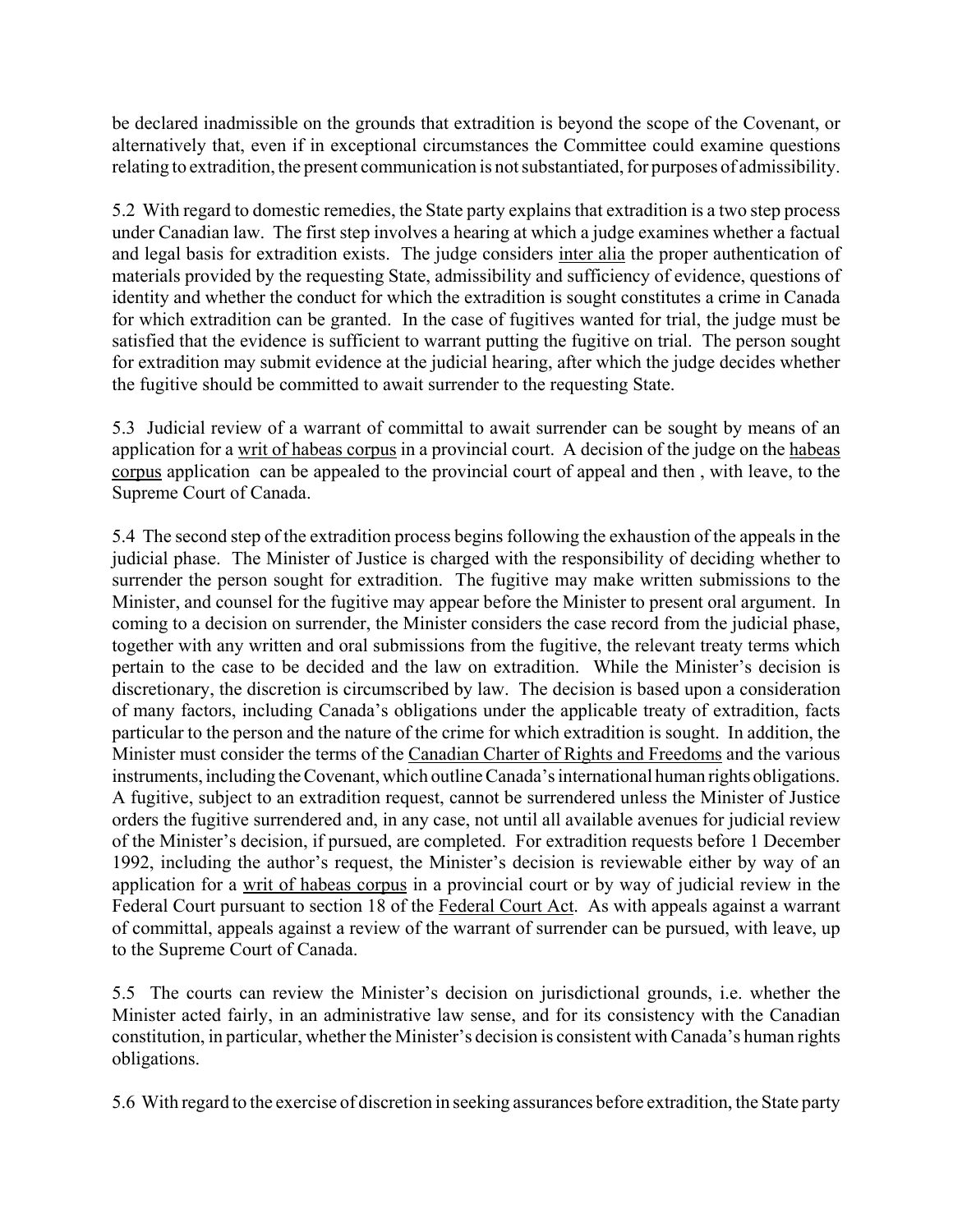explains that each extradition request from the United States, in which the possibility exists that the person sought may face the imposition of the death penalty, must be considered by the Minister of Justice and decided on its own particular facts. "Canada does not routinely seek assurances with respect to the non-imposition of the death penalty. The right to seek assurances is held in reserve for use only where exceptional circumstances exist. This policy ... is in application of article 6 of the Canada-United States Extradition Treaty. The Treaty was never intended to make the seeking of assurances a routine occurrence. Rather, it was the intention of the parties to the Treaty that assurances with respect to the death penalty should only be sought in circumstances where the particular facts of the case warrant a special exercise of the discretion. This policy represents a balancing of the rights of the individual sought for extradition with the need for the protection of the people of Canada. This policy reflects ... Canada's understanding of and respect for the criminal justice system of the United States."

5.7 Moreover, the State party refers to a continuing flow of criminal offenders from the United States into Canada and a concern that, unless such illegal flow is discouraged, Canada could become a safe haven for dangerous offenders from the United States, bearing in mind that Canada and the United States share a 4,800 kilometre unguarded border. In the last twelve years there has been an increasing number of extradition requests from the United States. In 1980 there were 29 such requests; by 1992 the number had grown to 88 including requests involving death penalty cases, which were becoming a new and pressing problem. "A policy of routinely seeking assurances under article 6 of the Canada-United States Extradition Treaty would encourage more criminal offenders, especially those guilty of the most serious crimes, to flee the United States into Canada. Canada does not wish to become a haven for the most wanted and dangerous criminals from the United States. If the Covenant fetters Canada's discretion not to seek assurances, increasing numbers of criminals may come to Canada for the purpose of securing immunity from capital punishment.<sup>"</sup>

6.1 As to the specific facts of the instant communication, the State party indicates that Mr. Cox is a black male, 40 years of age, of sound mind and body, an American citizen with no immigration status in Canada. He is charged in the state of Pennsylvania with two counts of first degree murder, one count of robbery and one count of criminal conspiracy to commit murder and robbery, going back to an incident that occurred in Philadelphia, Pennsylvania in 1988, where two teenage boys were killed pursuant to a plan to commit robbery in connection with illegal drug trafficking. Three men, one of whom is alleged to be Mr. Cox, participated in the killings. In Pennsylvania, first degree murder is punishable by death or a term of life imprisonment. Lethal injection is the method of execution mandated by law.

6.2 With regard to the exhaustion of domestic remedies, the State party indicates that Mr. Cox was ordered committed to await extradition by a judge of the Quebec Superior Court on 26 July 1991. This order was challenged by the author is an application for habeas corpus before the Quebec Superior Court. The application was dismissed on 13 September 1991. Mr. Cox then appealed to the Quebec Court of Appeal, and, on 18 February 1992, before exhausting domestic remedies in Canada, he submitted a communication to the Committee, which was registered under No. 486/1992. Since the extradition process had not yet progressed to the second stage, the communication was ruled inadmissible by the Committee on 26 July 1992.

6.3 On 25 May 1992, Mr. Cox withdrew his appeal to the Quebec Court of Appeal, thus concluding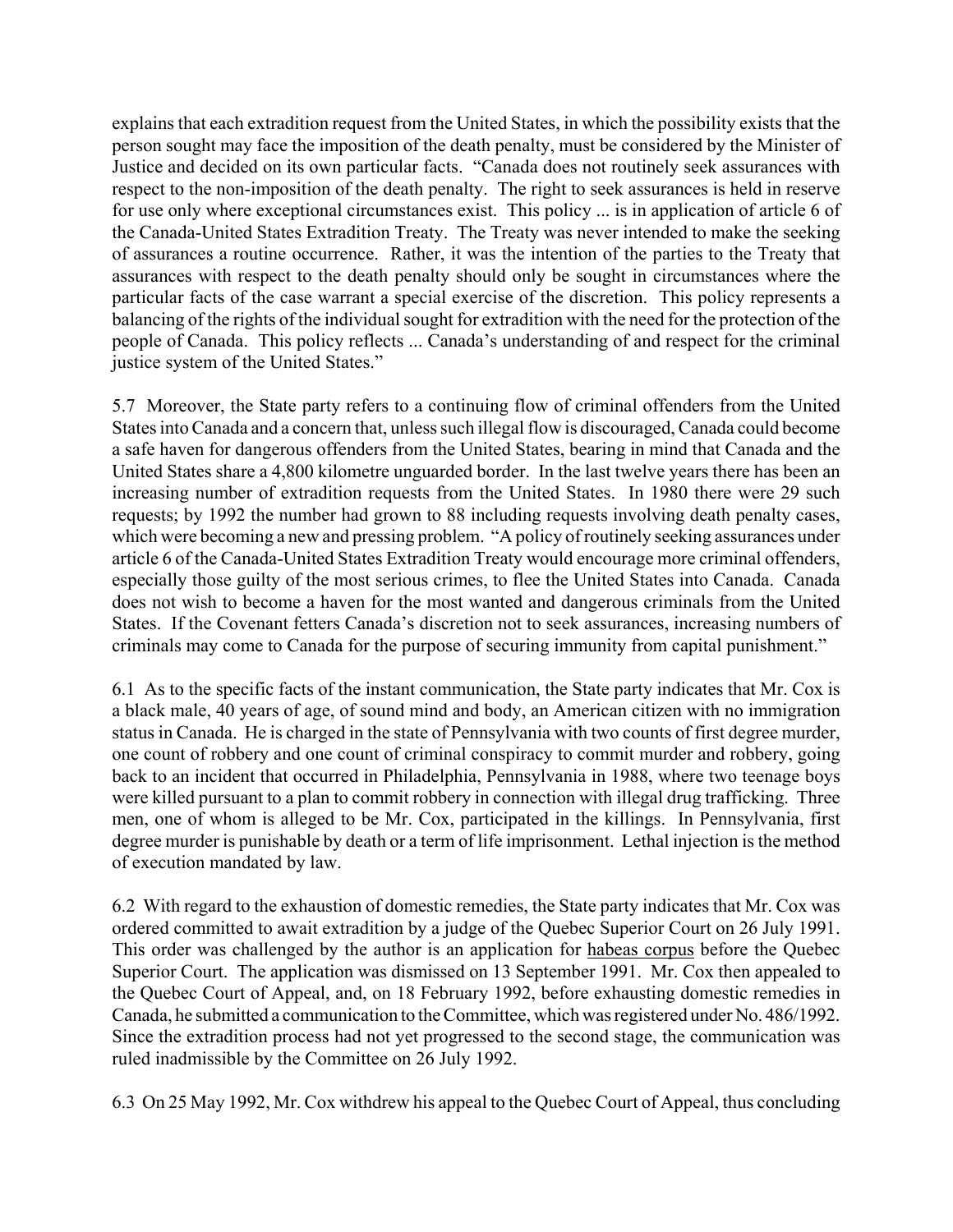the judicial phase of the extradition process. The second stage, the ministerial phase, began. He petitioned the Minister of Justice asking that assurances be sought that the death penalty would not be imposed. In addition to written submissions, counsel for the author appeared before the Minister and made oral representations. "It was alleged that the judicial system in the state of Pennsylvania was inadequate and discriminatory. He submitted materials which purported to show that the Pennsylvania system of justice as it related to death penalty cases was characterized by inadequate legal representation of impoverished accused, a system of assignment of judges which resulted in a 'death penalty court', selection of jury members which resulted in 'death qualified juries' and an overall problem of racial discrimination. The Minister of Justice was of the view that the concerns based on alleged racial discrimination were premised largely on the possible intervention of a specific prosecutor in the state of Pennsylvania who, according to officials in that state, no longer has any connection with his case. It was alleged that, if returned to face possible imposition of the death penalty, Mr. Cox would be exposed to the 'death row phenomenon'. The Minister of Justice was of the view that the submissions indicated that the conditions of incarceration in the state of Pennsylvania met the constitutional standards of the United States and that situations which needed improvement were being addressed ... it was argued that assurances be sought on the basis that there is a growing international movement for the abolition of the death penalty ... The Minister of Justice, in coming to the decision to order surrender without assurances, concluded that Mr. Cox had failed to show that his rights would be violated in the state of Pennsylvania in any way particular to him, which could not be addressed by judicial review in the United States Supreme Court under the Constitution of the United States. That is, the Minister determined that the matters raised by Mr. Cox could be left to the internal working of the United States system of justice, a system which sufficiently corresponds to Canadian concepts of justice and fairness to warrant entering into and maintaining the Canada-United States Extradition Treaty." On 2 January 1993, the Minister, having determined that there existed no exceptional circumstances pertaining to the author which necessitated the seeking of assurances in his case, ordered him surrendered without assurances.

6.4 On 4 January 1993, author's counsel sought to reactivate his earlier communication to the Committee. He has indicated to the Government of Canada that he does not propose to appeal the Minister's decision in the Canadian courts. The State party, however, does not contest the admissibility of the communication on this issue.

7.1 As to the scope of the Covenant, the State party contends that extradition per se is beyond its scope and refers to the travaux préparatoires, showing that the drafters of the Covenant specifically considered and rejected a proposal to deal with extradition in the Covenant. "It was argued that the inclusion of a provision on extradition in the Covenant would cause difficulties regarding the relationship of the Covenant to existing treaties and bilateral agreements." (A/2929, Chapt. VI, para. 72) In the light of the history of negotiations during the drafting of the Covenant, the State party submits "that a decision to extend the Covenant to extradition treaties or to individual decisions pursuant thereto, would stretch the principles governing the interpretation of the Covenant, and of human rights instruments in general, in unreasonable and unacceptable ways. It would be unreasonable because the principles of interpretation which recognize that human rights instruments are living documents and that human rights evolve over time cannot be employed in the face of express limits to the application of a given document. The absence of extradition from the articles of the Covenant when read with the intention of the drafters must be taken as an express limitation."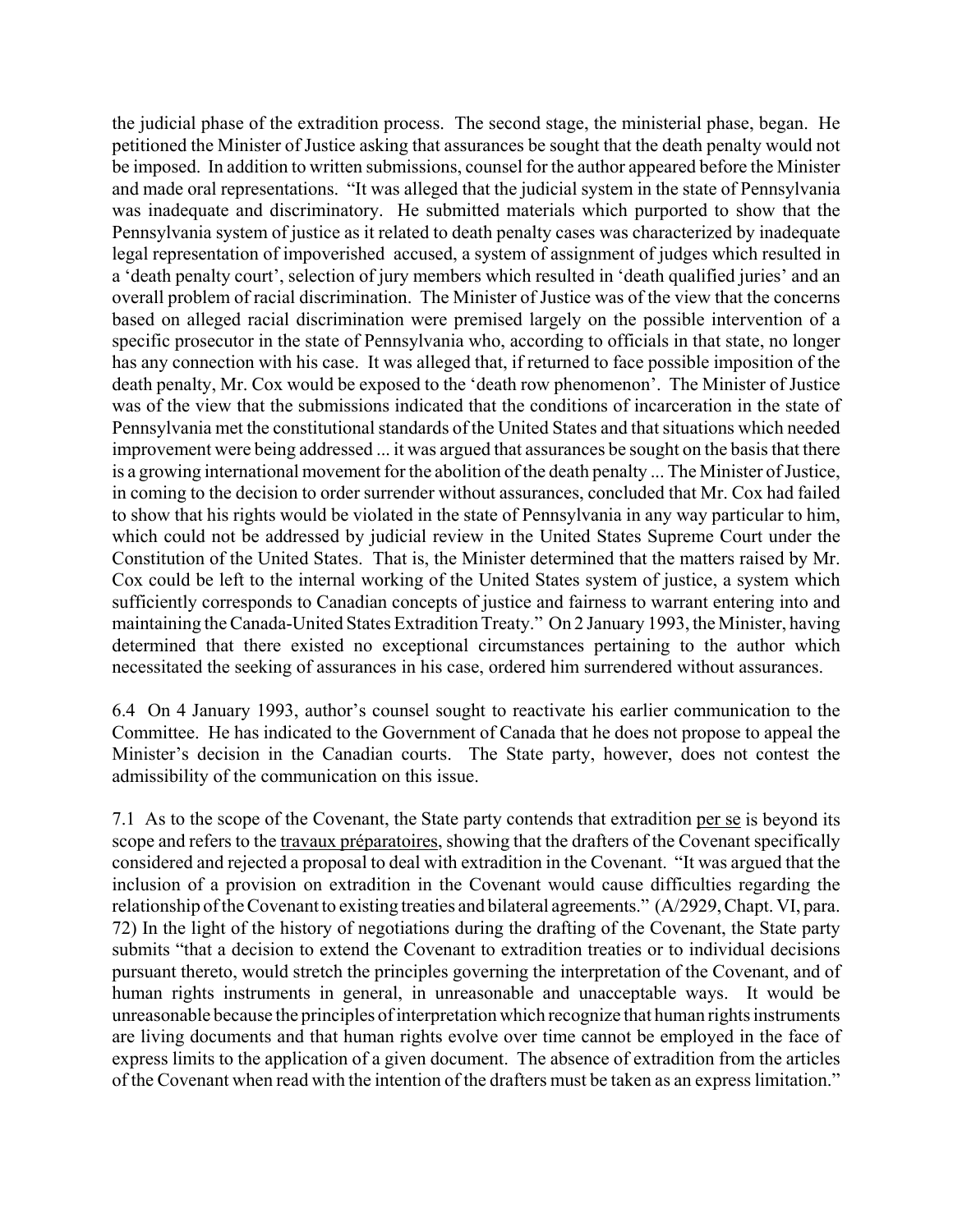7.2 As to the author's standing as a "victim" under article 1 of the Optional Protocol, the State party concedes that he is subject to Canada's jurisdiction during the time he is in Canada in the extradition process. However, the State party submits "that Cox is not a victim of any violation in Canada of rights set forth in the Covenant ... because the Covenant does not set forth any rights with respect to extradition. In the alternative, it contends that even if [the] Covenant extends to extradition, it can only apply to the treatment of the fugitive sought for extradition with respect to the operation of the extradition process within the State Party to the Protocol. Possible treatment of the fugitive in the requesting State cannot be the subject of a communication with respect to the State party to the Protocol (extraditing State), except perhaps for instances where there was evidence before that extraditing State such that a violation of the Covenant in the requesting State was reasonably foreseeable."

7.3 The State party contends that the evidence submitted by author's counsel to the Committee and to the Minister of Justice in Canada does not show that it was reasonably foreseeable that the treatment that the author may face in the United States would violate his rights under the Covenant. The Minister of Justice and the Canadian Courts, to the extent that the author availed himself of the opportunities for judicial review, considered all the evidence and argument submitted by counsel and concluded that Mr. Cox's extradition to the United States to face the death penalty would not violate his rights, either under Canadian law or under international instruments, including the Covenant. Thus, the State party concludes that the communication is inadmissible because the author has failed to substantiate, for purposes of admissibility, that the author is a victim of any violation in Canada of rights set forth in the Covenant.

### Counsel's submissions on admissibility

8.1 In his submission of 7 April 1993, author's counsel argues that an attempt to further exhaust domestic remedies in Canada would be futile in the light of the judgment of the Canadian Supreme Court in the cases of Kindler and Ng. "I chose to file the communication and apply for interim measures prior to discontinuing the appeal. This move was taken because I presumed that a discontinuance in the appeal might result in the immediate extradition of Mr. Cox. It was more prudent to seize the Committee first, and then discontinue the appeal, and I think this precaution was a wise one, because Mr. Cox is still in Canada ... Subsequent to discontinuation of the appeal, I filed an application before the Minister of Justice, Kim Campbell, praying that she exercise her discretionary power under article 6 of the Extradition Act, and refuse to extradite Mr. Cox until an assurance had been provided by the United States government that if Mr. Cox were to be found guilty, the death penalty would not be applied ... I was granted a hearing before Minister Campbell, on November 13, 1992. In reasons dated January 2, 1993 Minister Campbell refused to exercise her discretion and refused to seek assurances from the United States government that the death penalty not be employed ... It is possible to apply for judicial review of the decision of Minister Campbell, on the narrow grounds of breach of natural justice or other gross irregularity. However, there is no suggestion of any grounds to justify such recourse, and consequently no such dilatory recourse has been taken ... all useful and effective domestic remedies to contest the extradition of Mr. Cox have been exhausted."

8.2 Counsel contends that the extradition of Mr. Cox would expose him to the real and present danger of: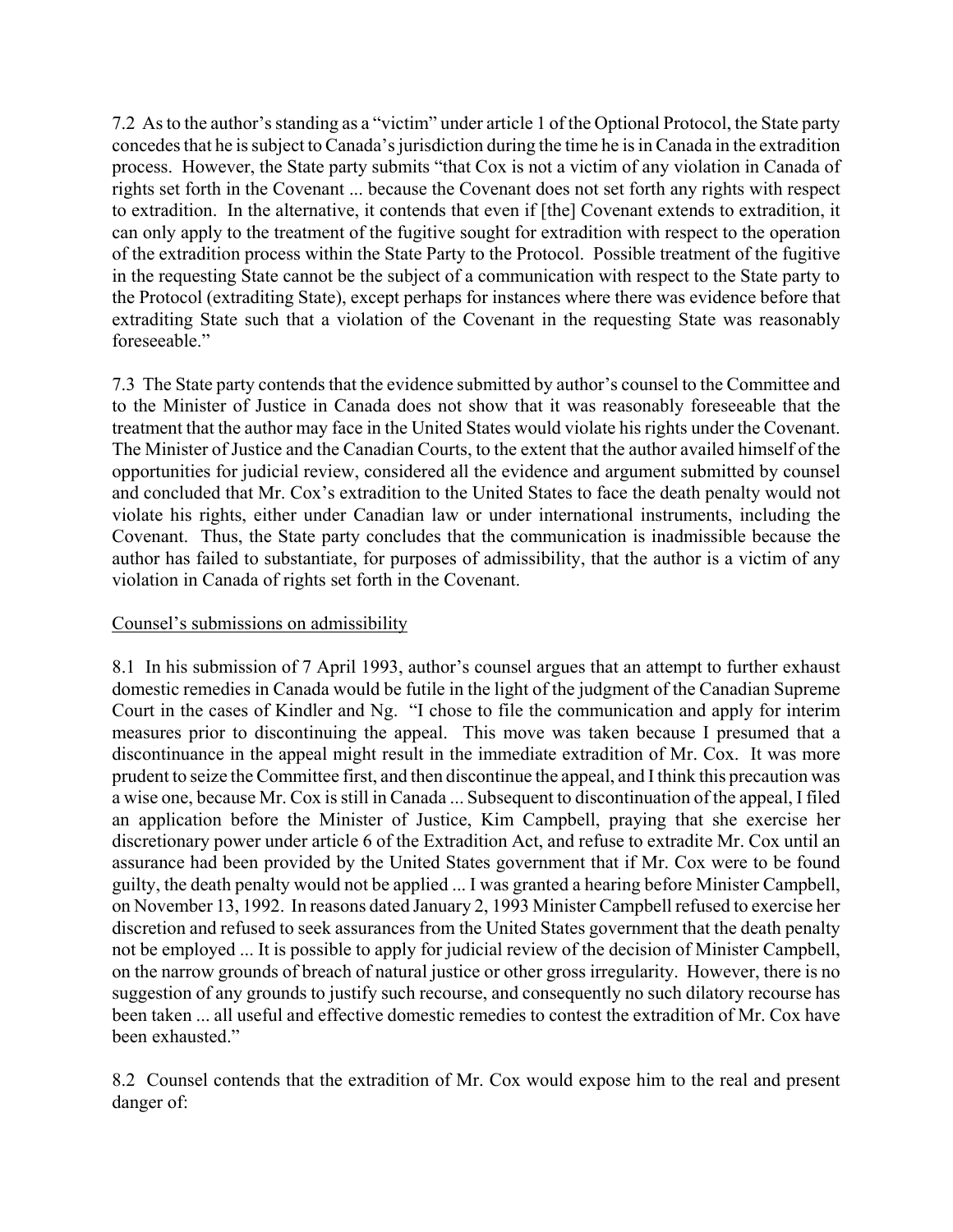ìa. arbitrary execution, in violation of article 6 of the Covenant;

b. discriminatory imposition of the death penalty, in violation of articles 6 and 26 of the Covenant;

c. imposition of the death penalty in breach of fundamental procedural safeguards, specifically by an impartial jury (the phenomenon of 'death qualified' juries", in violation of articles 6 and 14 of the Covenant;

d. prolonged detention on 'death row', in violation of article 7 of the Covenant."

8.3 With respect to the system of criminal justice in the United States, author's counsel refers to the reservations which the United States formulated upon its ratification of the Covenant, in particular to article 6: "The United States reserves the right, subject to its Constitutional constraints, to impose capital punishment on any person (other than a pregnant woman) duly convicted under existing or future laws permitting the imposition of capital punishment, including such punishment for crimes committed by persons below eighteen years of age." Author's counsel argues that this is "an enormously broad reservation that no doubt is inconsistent with the nature and purpose of the treaty but that furthermore ... creates a presumption that the United States does not intend to respect article 6 of the Covenant."

9.1 In his comments, dated 10 June 1993, on the State party's submission, counsel addresses the refusal of the Minister to seek assurances on the non-imposition of the death penalty, and refers to the book La Forest's Extradition to and from Canada, in which it is stated that Canada in fact routinely seeks such an undertaking. Moreover, the author contests the State party's interpretation that it was not the intention of the drafters of the extradition treaty that assurances be routinely sought. "It is known that the provision in the extradition treaty with the United States was added at the request of the United States. Does Canada have any evidence admissible in a court of law to support such a questionable claim? I refuse to accept the suggestion in the absence of any serious evidence."

9.2 As to the State party's argument that extradition is intended to protect Canadian society, author's counsel challenges the State party's belief that a policy of routinely seeking guarantees will encourage criminal law offenders to seek refuge in Canada and contends that there is no evidence to support such a belief. Moreover, with regard to Canada's concern that if the United States does not give assurances, Canada would be unable to extradite and have to keep the criminal without trial, author's counsel argues that "a state government so devoted to the death penalty as a supreme punishment for an offender would surely prefer to obtain extradition and keep the offender in life imprisonment rather than to see the offender freed in Canada. I know of two cases where the guarantee was sought from the United States, one for extradition from the United kingdom to the state of Virginia (Soering) and one for extradition from Canada to the state of Florida (OíBomsawin). In both cases the states willingly gave the guarantee. It is pure demagogy for Canada to raise the spectre of 'a haven for many fugitives from the death penalty' in the absence of evidence."

9.3 As to the murders of which Mr. Cox is accused, author's counsel indicates that "two individuals" have pleaded guilty to the crime and are now serving life prison terms in Pennsylvania. Each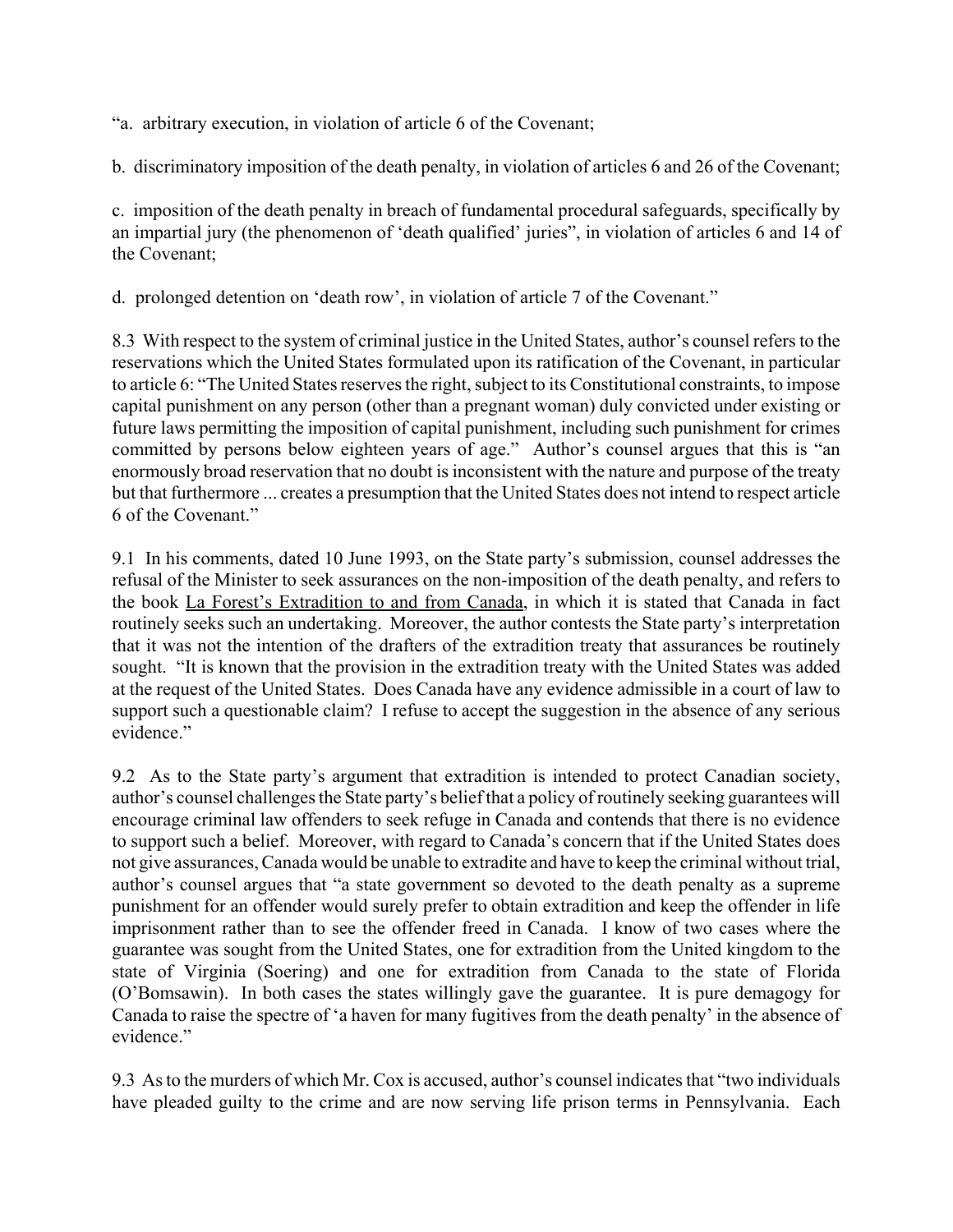individual has alleged that the other individual actually committed the murder, and that Keith Cox participated."

9.4 With regard to the scope of the Covenant, counsel refers to the travaux préparatoires of the Covenant and argues that consideration of the issue of extradition must be places within the context of the debate on the right to asylum, and claims that extradition was in fact a minor point in the debates. Moreover, "nowhere in the summary records is there evidence of a suggestion that the Covenant would not apply to extradition requests when torture or cruel, inhuman and degrading punishment might be imposed ... Germane to the construction of the Covenant, and to Canada<sup>7</sup> affirmations about the scope of human rights law, is the more recent Convention against Torture and Other Cruel, Inhuman or Degrading Treatment or Punishment, which provides, in article 3, that States parties shall not extradite a person to another State where there are serious grounds to believe that the person will be subjected to torture ... It is respectfully submitted that it is appropriate to construe articles 7 and 10 of the Covenant in light of the more detailed provisions in the Convention Against Torture. Both instruments were drafted by the same organization, and are parts of the same international human rights system. The Convention Against Torture was meant to give more detailed and specialized protection; it is an enrichment of the Covenant."

9.5 As to the concept of victim under the Optional Protocol, author's counsel contends that this is not a matter for admissibility but for examination of the merits.

#### Issues and proceedings before the Committee

10.1 Before considering any claims in a communication, the Human Rights Committee must, in accordance with rule 87 of its rules of procedure, decide whether or not the Communication is admissible under the Optional Protocol to the Covenant.

10.2 With regard to the requirement of the exhaustion of domestic remedies, the Committee notes that the author did not complete the judicial phase of examination, since he withdrew the appeal to the Court of Appeal after being advised that it would have no prospect of success and, therefore, that legal aid would not be provided for that purpose. With regard to the ministerial phase, the author indicated that he did not intend to appeal the Minister's decision to surrender Mr. Cox without seeking assurances, since, as he asserts, further recourse to domestic remedies would have been futile in the light of the 1991 judgment of the Canadian Supreme Court in Kindler and Ng 2/. The Committee notes that the State party has explicitly stated that it does not wish to express a view as to whether the author has exhausted domestic remedies and does not contest the admissibility of the communication on this ground. In the circumstances, basing itself on the information before it, the Committee concludes that the requirements of article 5, paragraph 2(b), of the Covenant have been met.

10.3 Extradition as such is outside the scope of application of the Covenant (communication No. 117/1981 [ $M.A. v.$  Italy], paragraph 13.4: "There is no provision of the Covenant making it unlawful for a State party to seek extradition of a person from another country"). Extradition is an important instrument of cooperation in the administration of justice, which requires that safe havens should not be provided for those who seek to evade fair trial for criminal offences, or who escape after such fair trial has occurred. But a State party's obligation in relation to a matter itself outside the scope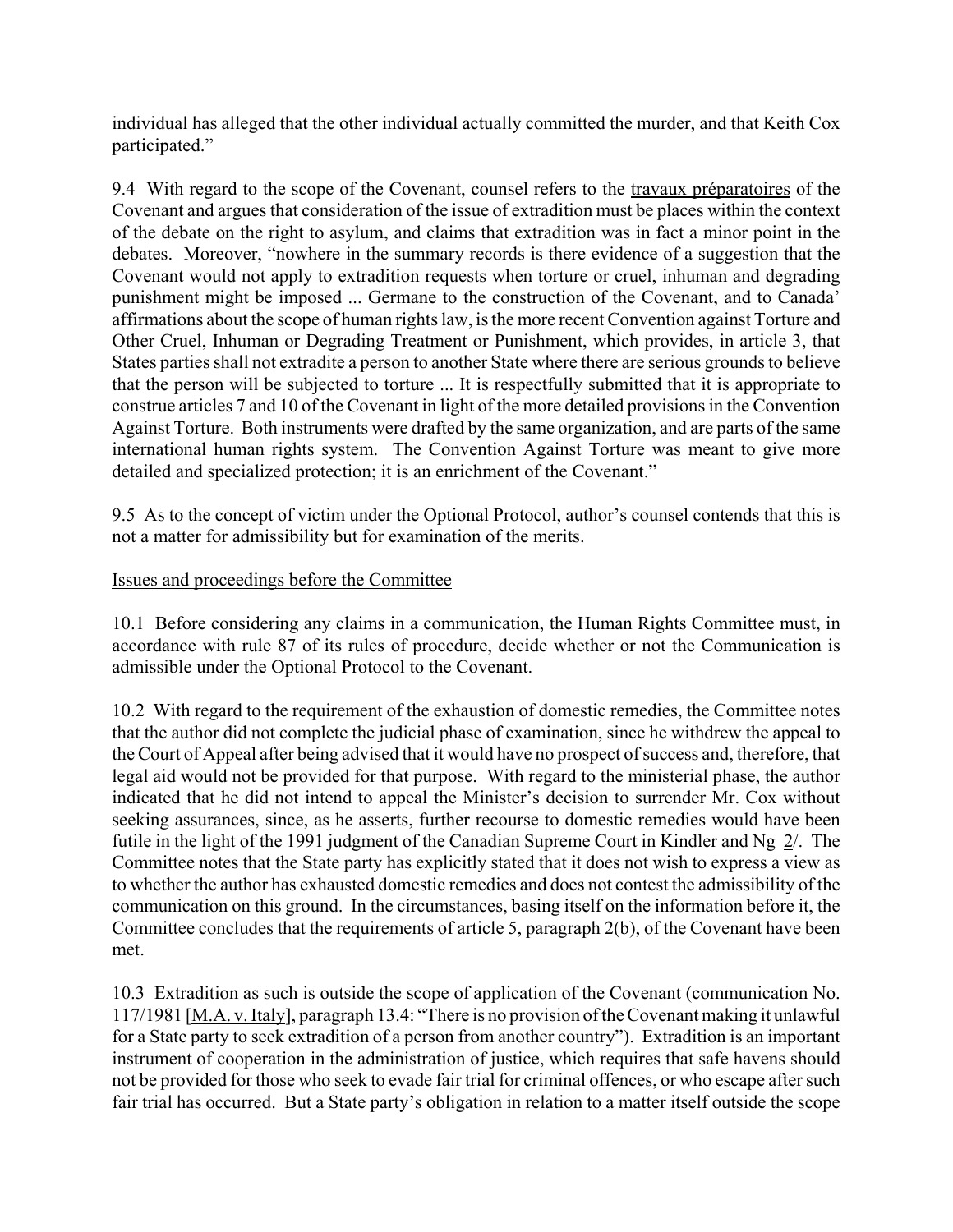of the Covenant may still be engaged by reference to other provisions of the Covenant  $\frac{3}{2}$ . In the present case the author does not claim that extradition as such violates the Covenant, but rather that the particular circumstances related to the effects of his extradition would raise issues under specific provisions of the Covenant. The Committee finds that the communication is thus not excluded from consideration ratione materiae.

10.4 With regard to the allegations that, if extradited, Mr. Cox would be exposed to a real and present danger of a violation of articles 14 and 26 of the Covenant in the United States, the Committee observes that the evidence submitted does not substantiate, for purposes of admissibility, that such violations would be a foreseeable and necessary consequence of extradition. It does not suffice to assert before the Committee that the criminal justice system in the United States in incompatible with the Covenant. In this connection, the Committee recalls its jurisprudence that, under the Optional Protocol procedure, it cannot examine in abstracto the compatibility with the Covenant of the laws and practice of a State 4/. For purposes of admissibility, the author has to substantiate that in the specific circumstances of his case, the Courts of Pennsylvania would be likely to violate his rights under articles 14 and 26, and that he would not have a genuine opportunity to challenge such violations in United States courts. The author has failed to do so. This part of the communication is therefore inadmissible under article 2 of the Optional Protocol.

10.5 The Committee considers that the remaining claim, that Canada violated the Covenant by deciding to extradite Mr. Cox without seeking assurances that the death penalty will not be imposed, or if imposed, will not be carried out, may raise issues under articles 6 and 7 of the Covenant which should be examined on the merits.

11. The Human Rights Committee therefore decides:

(a) that the communication is admissible in so far as it may raise issues under articles 6 and 7 of the Covenant;

(b) that, in accordance with article 4, paragraph 2, of the Optional Protocol, the State party shall be requested to submit to the Committee, within six months of the date of transmittal to it of this decision, written explanations or statements clarifying the matter and the measures, if any, that may have been taken by it;

(c) that any explanations or statements received from the State party shall be communicated to the author and his counsel, with the request that any comments that they may wish to make should reach the Human Rights Committee, in care of the Centre for Human Rights, United Nations Office at Geneva, within six weeks of the date of the transmittal;

(d) that the State party shall be requested, under rule 86 of the Committeeís rules of procedure, not to extradite Mr. Cox without seeking assurances that the death penalty will not be imposed or, if imposed, will not be carried out, while his communication is under consideration by the Committee. This requested does not imply a determination of the merits of the communication;

(e) that this decision shall be communicated to the State party, to the author and to his counsel.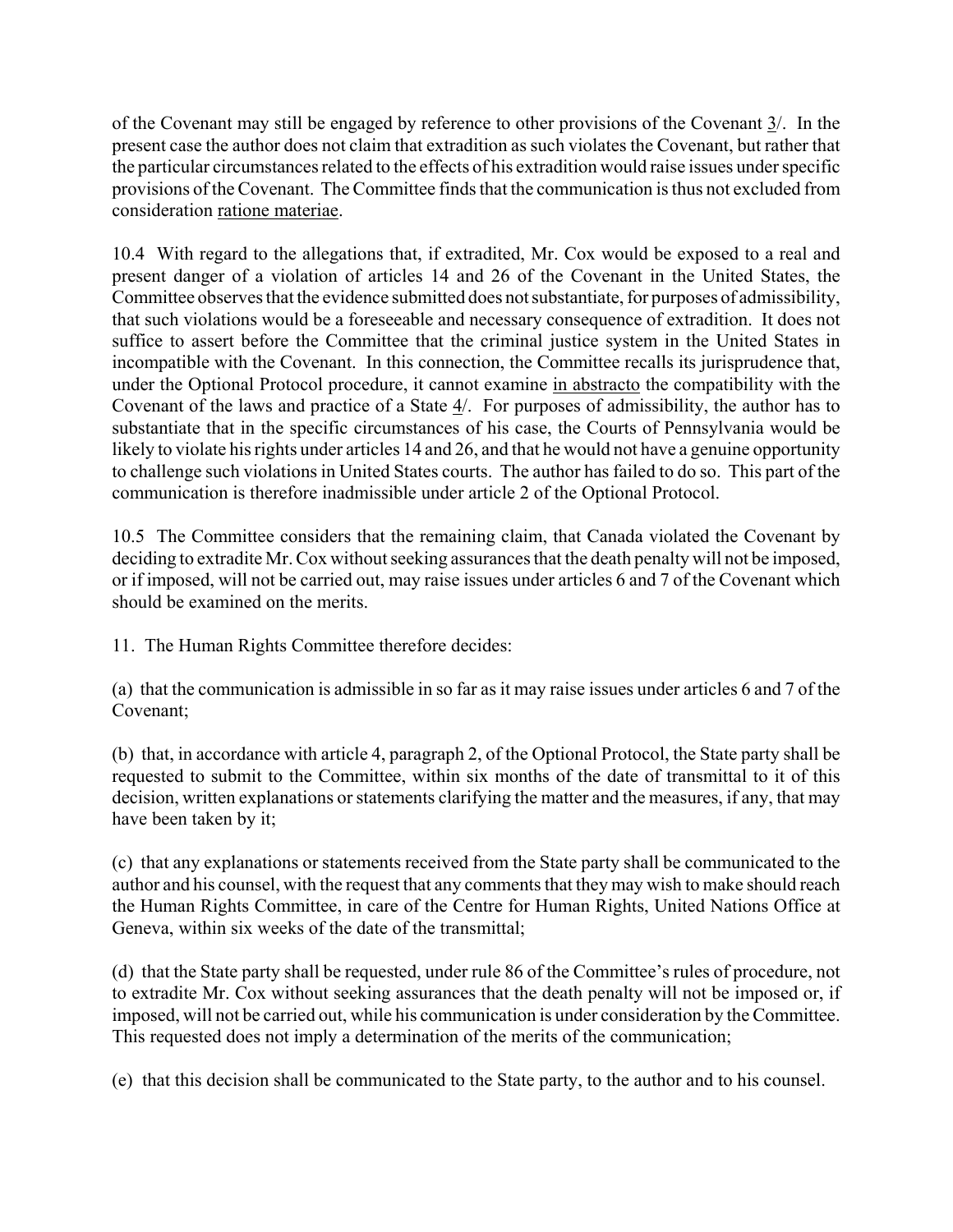\*/ All persons handling this document are requested to respect and observe its confidential nature.

\*\*/ The text of two individual opinions, signed by seven members of the Committee, is appended.

1/ CCPR/C/45/D/486/1993.

 $\mathcal{L}_\text{max}$  , where  $\mathcal{L}_\text{max}$  , we have the set of the set of the set of the set of the set of the set of the set of the set of the set of the set of the set of the set of the set of the set of the set of the set of

2/ The Supreme Court found that the decision of the Minister to extradite Mr. Kindler and Mr. Ng without seeking assurances that the death penalty would not be imposed or, if imposed, would not be carried out, did not violate their rights under the Canadian Charter of Rights and Freedoms.

 $3/$  See the Committee's decisions in communications Nos. 35/1978 (Aumeeruddy-Cziffra et al. v. Mauritus, Views adopted on 9 April 1981) and 291/1988 (Torres v. Finland, Views adopted on 2 April 1990).

4/ Views in communication No. 61/1979, Leo Hertzberg et al. v. Finland, para. 9.3.

# **APPENDIX**

## A. Individual opinion by Mrs. Rosalyn Higgins, co-signed by Messrs. Laurel Francis, Kurt Herndl, Andreas Mavrommatis, Birame Ndiaye and Waleed Sadi.

We believe that this case should have been declared inadmissible. Although extradition as such is outside the scope of the Covenant (see M.A. v. Italy, communication No. 117/1981, decision of 10 April 1984, paragraph 13.4), the Committee has explained, in its decision on communication No. 470/1991 (Joseph J. Kindler v. Canada, Views adopted on 30 July 1993), that a State party's obligations in relation to a matter itself outside the scope of the Covenant may still be engaged by reference to other provisions of the Covenant.

But here, as elsewhere, the admissibility requirements under the Optional Protocol must be met. In its decision on Kindler, the Committee addressed the issue of whether it had jurisdiction, ratione loci, by reference to article 2 of the Optional Protocol, in an extradition case that brought into play other provisions of the Covenant. It observed that "if a State party takes a decision relating to a person within its jurisdiction, and the necessary and foreseeable consequence is that the person's rights under the Covenant will be violated in another jurisdiction, the State itself may be in violation of the Covenant" (paragraph  $6.2$ ).

We do not see on what jurisdictional basis the Committee proceeds to its finding that the communication is admissible under articles 6 and 7 of the Covenant. The Committee finds that the communication is inadmissible by reference to article 2 of the Optional Protocol (paragraph 10.4) insofar as claims relating to fair trial (article 14) and discrimination before the law (article 26) are concerned. We agree. But this negative finding cannot form a basis for admissibility in respect of articles 6 and 7. The Committee should have applied the same test ("foreseeable and necessary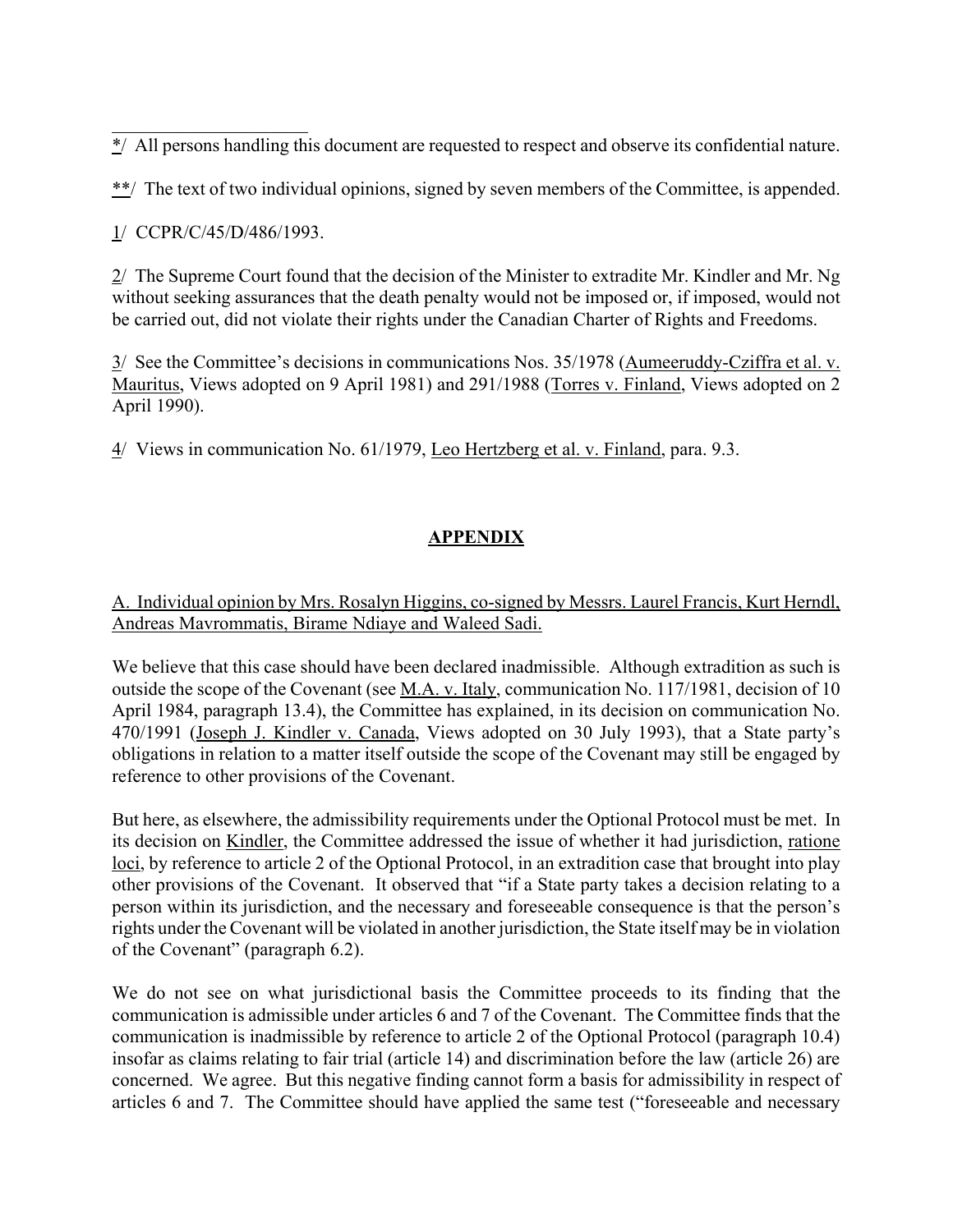consequencesî) to the claims made under articles 6 and 7, before simply declaring them admissible in respect of those articles. It did not do so - and in our opinion could not have found, in the particular circumstances of the case, a proper legal basis for jurisdiction had it done so.

The above test is relevant also to the admissibility requirement, under article 1 of the Optional Protocol, that an author be a "victim" of a violation is respect of which he brings a claim. In other words, it is not always necessary that a violation already have occurred for an action to come within the scope of article 1. But the violation that will affect him personally must be a "necessary and foreseeable consequence" of the action of the defendant State.

It is clear that in the case of Mr. Cox, unlike in the case of Mr. Kindler, this test is not met. Mr. Kindler had, at the time of the Canadian decision to extradite him, been tried in the United States for murder, found guilty as charged and recommended to the death sentence by the jury. Mr. Cox, by contrast, has not yet been tried and a fortiori has not been found guilty or recommended to the death penalty. Already it is clear that his extradition would not entail the possibility of a "necessary" and foreseeable consequence of a violation of his rights" that would require examination on the merits. This failure to meet the test of "prospective victim" within the meaning of article 1 of the Optional Protocol is emphasized by the fact that Mr. Cox's two co-defendants in the case in which he has been charged have already been tried in the State of Pennsylvania, and sentences not to death but to a term of life imprisonment.

The fact that the Committee - and rightly so in our view - found that Kindler raised issues that needed to be considered on their merits, and that the admissibility criteria were there met, does not mean that every extradition case of this nature is necessarily admissible. In every case, the tests relevant to articles 1, 2, 3 and 5, paragraph 2, of the Optional Protocol must be applied to the particular facts of the case.

The Committee has not at all addressed the requirements of article 1 of the Optional Protocol, that is, whether Mr. Cox may be considered a "victim" by reference to his claims under articles 14, 26, 6 or 7 of the Covenant.

We therefore believe that Mr. Cox was not a "victim" within the meaning of article 1 of the Optional Protocol, and that his communication to the Human Rights Committee is inadmissible.

The duty to address carefully the requirements for admissibility under the Optional Protocol is not made the less necessary because capital punishment is somehow involved in a complaint.

For all these reasons, we believe that the Committee should have found the present communication inadmissible.

Rosalyn Higgins Laurel Francis Kurt Herndl Andreas Mavrommatis Birame Ndiaye Waleed Sadi